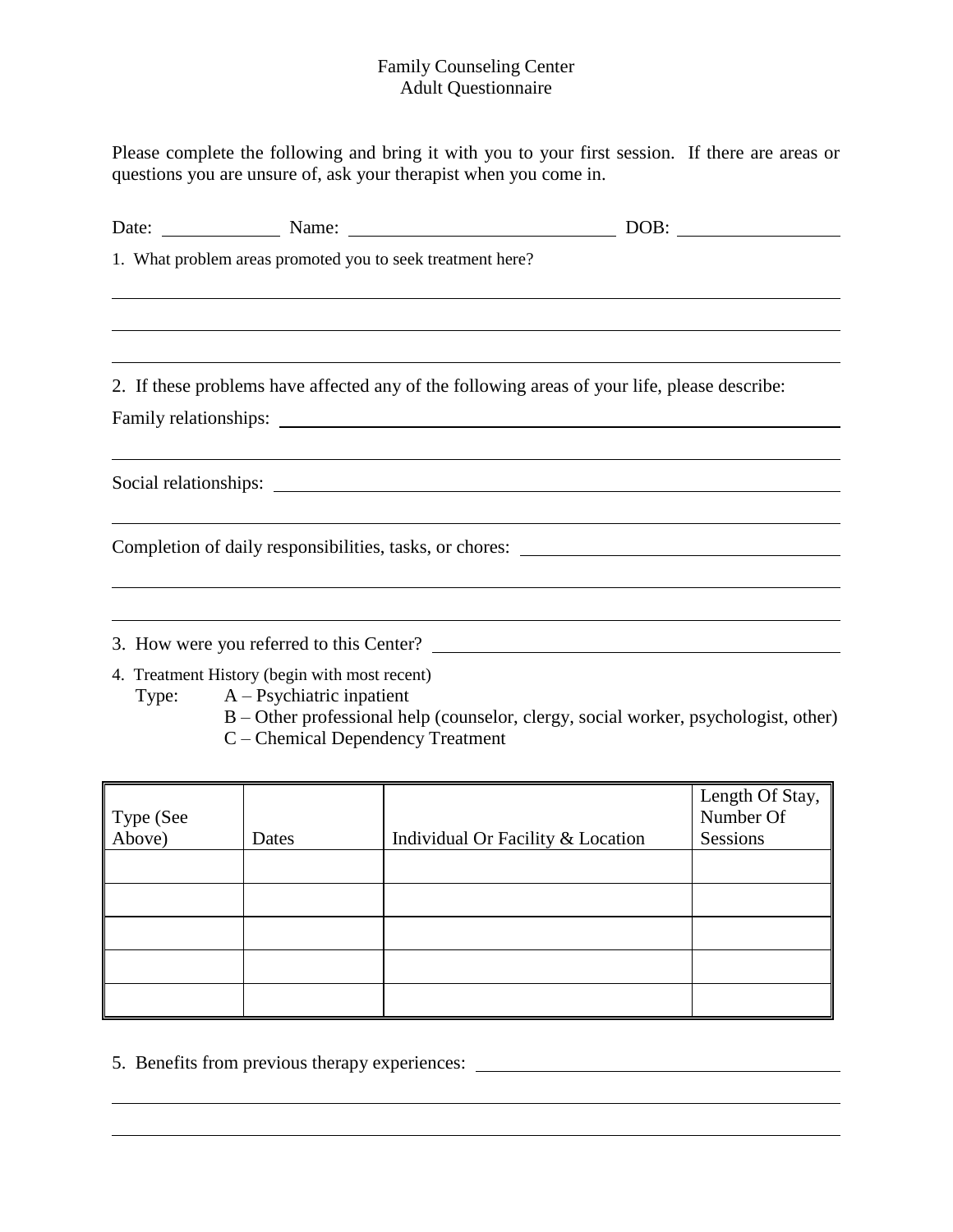# Mental Health Issues:

Have you recently or do you currently experience the following?

| Yes No                                                                                                                                                                                                                                                                                                                                                                                                                                                                                                                                                                                                                                                                                                                                                                                                                                                                                                                                                                                                                                                                                                                                                                                                                                                                                                                                       | Yes No |  |  |  |  |
|----------------------------------------------------------------------------------------------------------------------------------------------------------------------------------------------------------------------------------------------------------------------------------------------------------------------------------------------------------------------------------------------------------------------------------------------------------------------------------------------------------------------------------------------------------------------------------------------------------------------------------------------------------------------------------------------------------------------------------------------------------------------------------------------------------------------------------------------------------------------------------------------------------------------------------------------------------------------------------------------------------------------------------------------------------------------------------------------------------------------------------------------------------------------------------------------------------------------------------------------------------------------------------------------------------------------------------------------|--------|--|--|--|--|
| ___ ___ Suicidal thoughts<br>$\frac{1}{\sqrt{1-\frac{1}{\sqrt{1-\frac{1}{\sqrt{1-\frac{1}{\sqrt{1-\frac{1}{\sqrt{1-\frac{1}{\sqrt{1-\frac{1}{\sqrt{1-\frac{1}{\sqrt{1-\frac{1}{\sqrt{1-\frac{1}{\sqrt{1-\frac{1}{\sqrt{1-\frac{1}{\sqrt{1-\frac{1}{\sqrt{1-\frac{1}{\sqrt{1-\frac{1}{\sqrt{1-\frac{1}{\sqrt{1-\frac{1}{\sqrt{1-\frac{1}{\sqrt{1-\frac{1}{\sqrt{1-\frac{1}{\sqrt{1-\frac{1}{\sqrt{1-\frac{1}{\sqrt{1-\frac{1}{\sqrt{1-\frac{1}{\sqrt{1-\frac{1$<br>__ _ Depression, loneliness, or hopelessness<br>__ Suicide plans<br>__ _ _ Suicide attempts and/or<br>$\frac{1}{\sqrt{1-\frac{1}{2}}}$ Crying often<br>self-inflicted injury<br>__ _ Frightening dreams or thoughts<br>__ _ _ _ A tendency to be shy or sensitive<br>__ A strong dislike of criticism<br>___ __ Often annoyed by little things<br>___ __ Difficulty completing tasks<br>__ _ _ _ A frequent loss of temper<br>__ _ Violent or destructive behavior<br>___ Difficulty expressing feelings<br>___ __ Difficulty remembering<br>__ _ _ Nervousness, anxiety or worry<br>__ Difficulty concentrating<br>__ _ _ Mental Confusion<br>___ __ Difficulty relaxing<br>___ __ Difficulty making decisions<br>___ ___ Homicidal thoughts<br>___ Difficulty sleeping<br>___ __ Losing track of time<br><b>Medical History:</b><br>1. Do you have any medical problems? |        |  |  |  |  |
| 2. Do you have a past history of any serious medical problems, illnesses, or injuries?                                                                                                                                                                                                                                                                                                                                                                                                                                                                                                                                                                                                                                                                                                                                                                                                                                                                                                                                                                                                                                                                                                                                                                                                                                                       |        |  |  |  |  |
| 4. Do you take over-the-counter medications? The Season No Describe:                                                                                                                                                                                                                                                                                                                                                                                                                                                                                                                                                                                                                                                                                                                                                                                                                                                                                                                                                                                                                                                                                                                                                                                                                                                                         |        |  |  |  |  |
| 5. Do you take prescription medications? ___Yes ___No                                                                                                                                                                                                                                                                                                                                                                                                                                                                                                                                                                                                                                                                                                                                                                                                                                                                                                                                                                                                                                                                                                                                                                                                                                                                                        |        |  |  |  |  |

| Medication Name | Dose | <b>Taken How Often</b> | Taken As Prescribed? |
|-----------------|------|------------------------|----------------------|
|                 |      |                        |                      |
|                 |      |                        |                      |
|                 |      |                        |                      |
|                 |      |                        |                      |
|                 |      |                        |                      |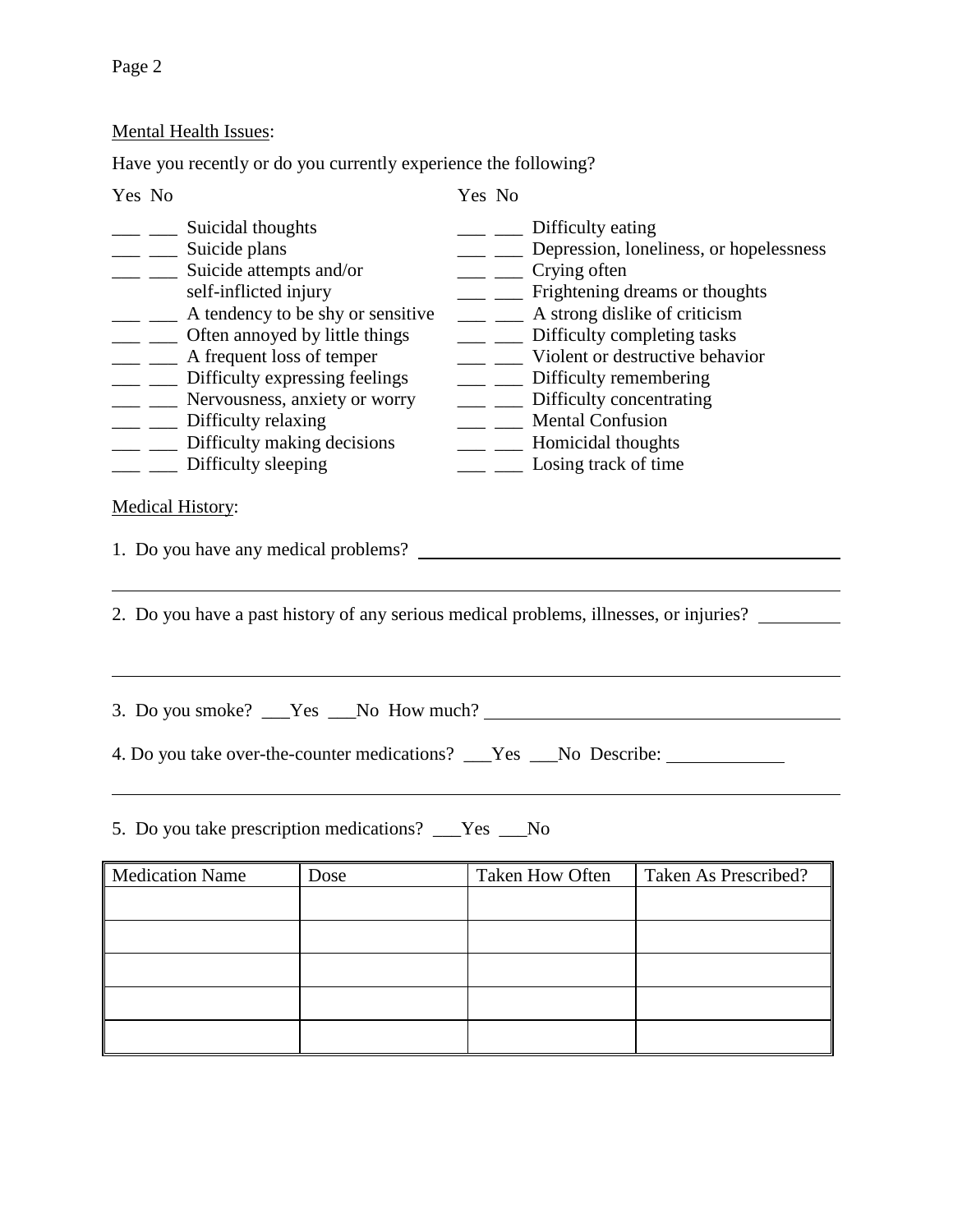Family/Relationship History:

| 3. Please note any biological relatives you feel may have had a mental health or alcohol/drug                                                                                                                                |                                                                       |  |                    |  |  |  |
|------------------------------------------------------------------------------------------------------------------------------------------------------------------------------------------------------------------------------|-----------------------------------------------------------------------|--|--------------------|--|--|--|
|                                                                                                                                                                                                                              |                                                                       |  |                    |  |  |  |
|                                                                                                                                                                                                                              |                                                                       |  |                    |  |  |  |
|                                                                                                                                                                                                                              |                                                                       |  |                    |  |  |  |
| 4. Are your parents living together? ___Yes ___No ___Divorced ___Separated __Deceased                                                                                                                                        |                                                                       |  |                    |  |  |  |
| 5. How many brothers and sisters do you have? __________________________________                                                                                                                                             |                                                                       |  |                    |  |  |  |
| 6. Current relationship status: __Married __Widowed __Single __Engaged __Divorced                                                                                                                                            |                                                                       |  |                    |  |  |  |
| ___Separated ___Other long-term                                                                                                                                                                                              |                                                                       |  |                    |  |  |  |
|                                                                                                                                                                                                                              | If you are married or have a significant other, what is his/her name? |  |                    |  |  |  |
| How long have you been married or with your significant other? __________________                                                                                                                                            |                                                                       |  |                    |  |  |  |
| If you are/have been married, how many marriages have you had? __________________                                                                                                                                            |                                                                       |  |                    |  |  |  |
|                                                                                                                                                                                                                              |                                                                       |  | Age Live with you? |  |  |  |
|                                                                                                                                                                                                                              |                                                                       |  |                    |  |  |  |
| <u> 1999 - Jacques Marian, amerikan personal (b. 1989)</u>                                                                                                                                                                   |                                                                       |  |                    |  |  |  |
|                                                                                                                                                                                                                              |                                                                       |  |                    |  |  |  |
|                                                                                                                                                                                                                              |                                                                       |  |                    |  |  |  |
| Is custody an issue? ___Yes ___No                                                                                                                                                                                            |                                                                       |  |                    |  |  |  |
| 8. Prior to age 18, were you abused by anyone in your family or by anyone else who was older<br>than you?                                                                                                                    |                                                                       |  |                    |  |  |  |
|                                                                                                                                                                                                                              |                                                                       |  |                    |  |  |  |
| 9. As a teenager or adult, have you been abused by someone in a dating, marital, or other<br>significant relationship?<br>Physically ___Yes __No<br>Sexually __Yes __No<br>Emotionally (verbal, mental, neglect) ___Yes __No |                                                                       |  |                    |  |  |  |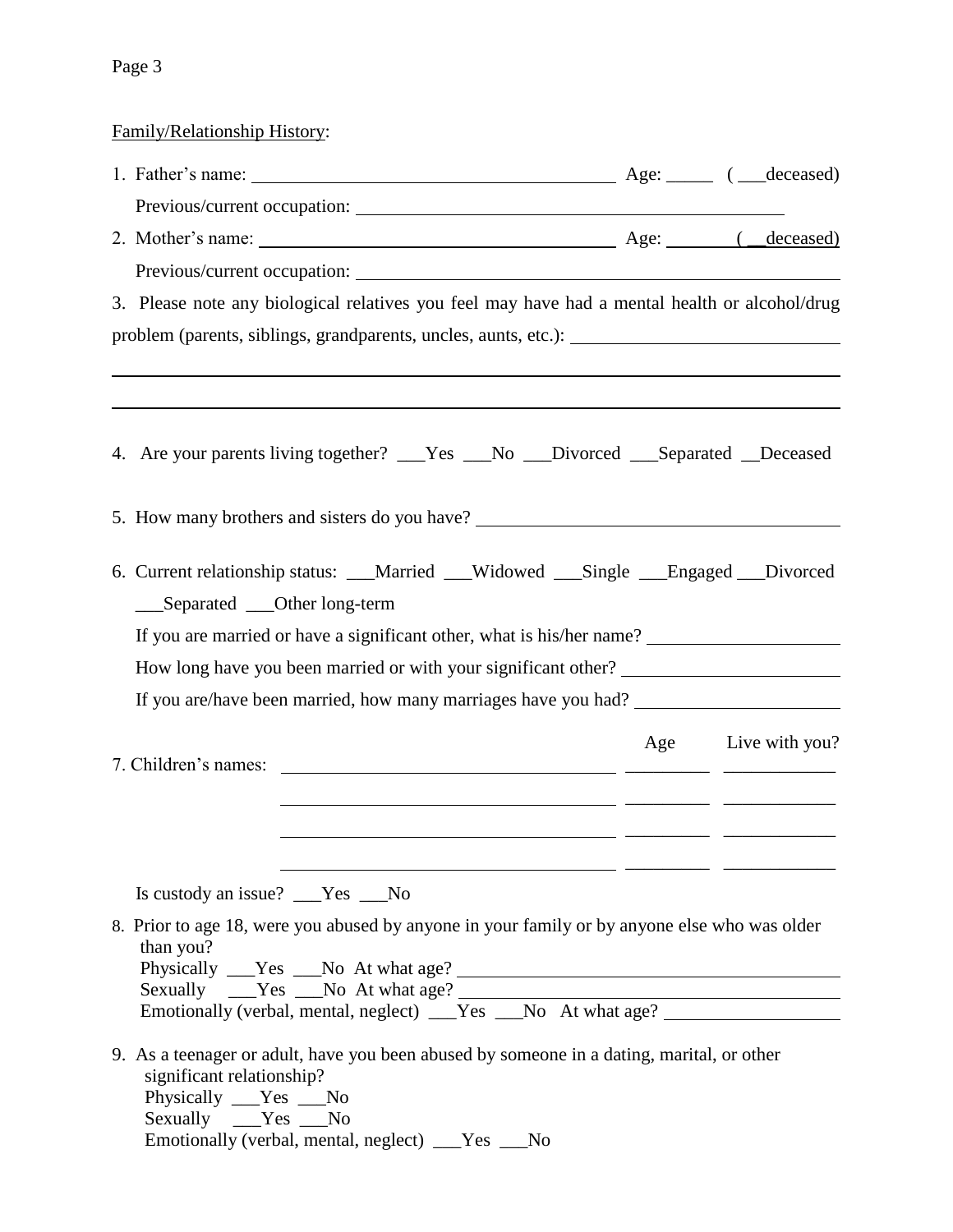- 10. If you are disabled, have you been abused by a family member or other caregiver? Physically \_\_\_Yes \_\_\_No Sexually  $Y$ es No Emotionally (verbal, mental, neglect) \_\_\_Yes \_\_\_No
- 11. If you are over 65, have you been abused by a family member or caregiver since you turned 65? Physically Yes No Sexually \_\_\_Yes \_\_\_No Emotionally (verbal, mental, neglect) \_\_\_Yes \_\_\_No

#### Social Relationships:

1. As a child and adolescent, what were you like socially, e.g., shy or outgoing?

Did you make friends easily? \_\_\_Yes \_\_\_No

- 2. As an adult, do you make friends easily? \_\_\_Yes \_\_\_No
- 3. Are you involved in any organized social activities or groups? \_\_\_Yes \_\_\_No If yes, describe:

4. How do you react when you get angry with someone?

### Religion/Spirituality:

- 1. What religion were you raised in?
- 2. Do you currently practice this religion? Yes No
- 3. Do you currently practice another religion? \_\_\_Yes \_\_\_No If yes, what religion?

#### Education History:

- 1. Last grade completed: (K-12)
- 2. High school attended:

3. College or vocational school attended:

4. Degrees or certificates held: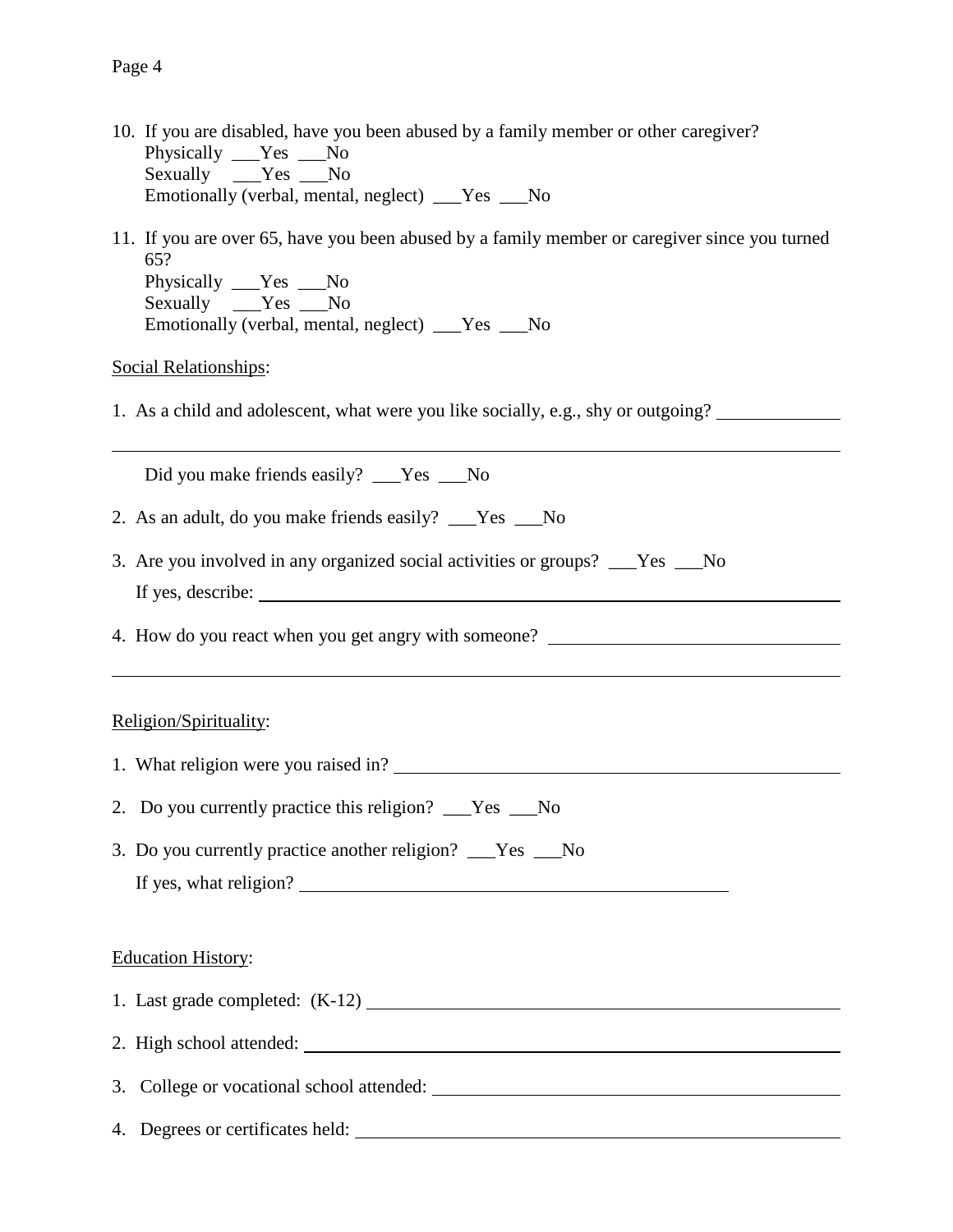| 5. How would you describe yourself academically in:                                     |  |  |  |
|-----------------------------------------------------------------------------------------|--|--|--|
|                                                                                         |  |  |  |
|                                                                                         |  |  |  |
|                                                                                         |  |  |  |
|                                                                                         |  |  |  |
| 6. Did you have learning problems in school? ___Yes ___No; Please describe: ___________ |  |  |  |
| 7. Do you have a diagnosed learning problem? __Yes __No; Please describe: _______       |  |  |  |
| 8. Are you satisfied with your present education level? ___Yes ___No                    |  |  |  |
| 9. Can you read? ___Yes ___No Can you write? ___Yes ___No                               |  |  |  |
| <b>Employment History:</b>                                                              |  |  |  |
|                                                                                         |  |  |  |
| 2. Most recent or current employment:                                                   |  |  |  |
|                                                                                         |  |  |  |
|                                                                                         |  |  |  |
| 5. Usual type of employment:                                                            |  |  |  |
| 6. How many months out of the last 12 were you employed?                                |  |  |  |
| 7. What are your goals in the area of employment?                                       |  |  |  |
|                                                                                         |  |  |  |
| Alcohol/Drug History:                                                                   |  |  |  |
| 1. Do you use alcohol? ___Yes ___No                                                     |  |  |  |
| 2. Has anyone ever suggested you might have a problem with alcohol? __Yes __No          |  |  |  |
| 3. Under what circumstances do you use alcohol?                                         |  |  |  |
| Amount:                                                                                 |  |  |  |
| Amount:                                                                                 |  |  |  |